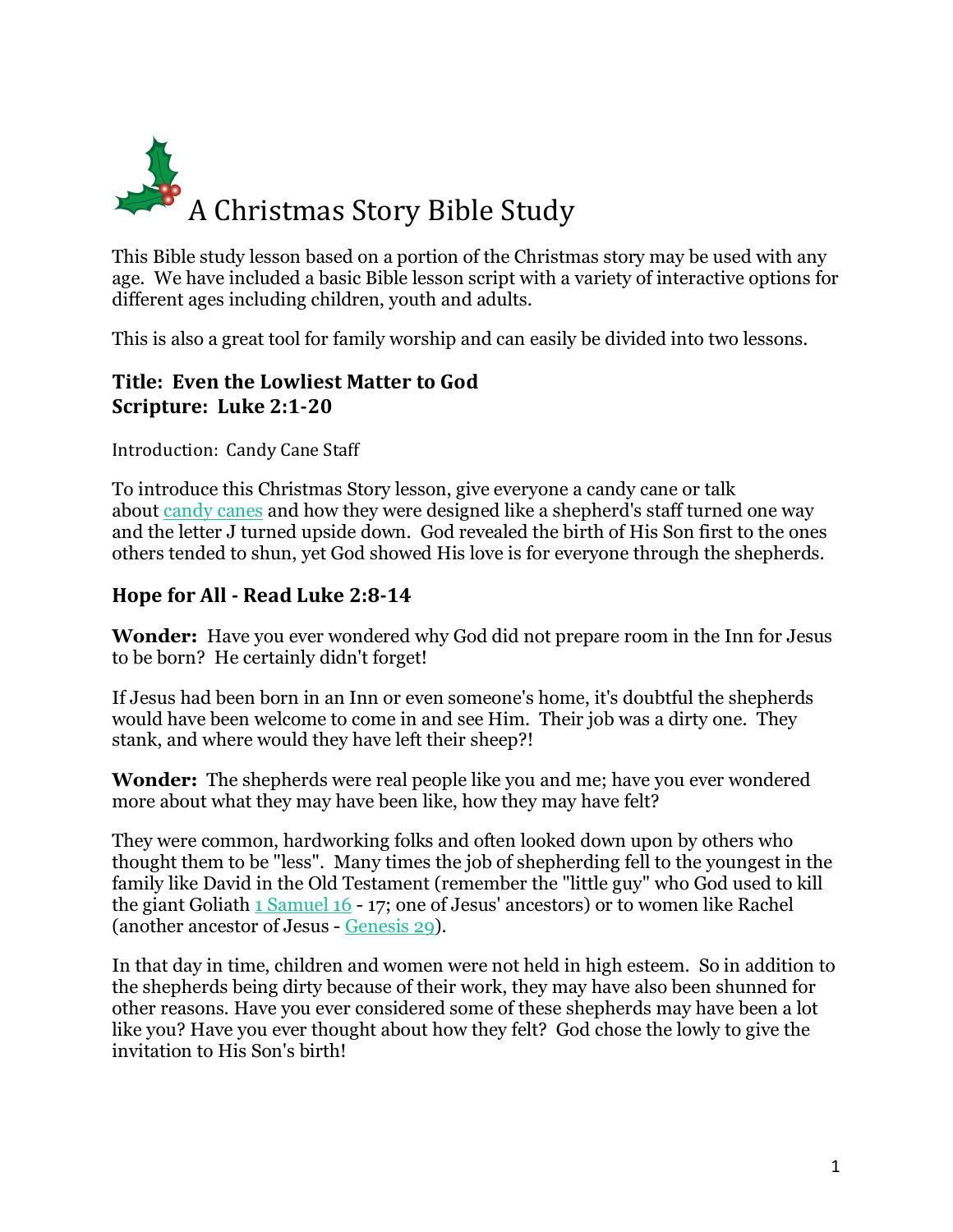Take time to read through Psalm 139 which was written by David. Go back and focus on verse 14 -

*"I will give thanks to Thee, for I am fearfully and wonderfully made. Wonderful are Thy works, And my soul knows it very well."*

### **Activity: I am unique & special**

In verse 14 David points out that we have been made – "wonderfully" – the Hebrew word there 'Pala' (paw-law) translated means "to distinguish, put a difference, show marvelous, separate, set apart, sever, make wonderfully".

David realized God had made him unique…different…even maybe a little "weird"!, and that was a wonderful thing! There is and never has been nor ever will be another me…another you! God never makes a duplicate! Even twins have differences!

- Have those with blue eyes stand. Everyone sit.
- Those with curly hair stand. Everyone sit.
- Those with earlobes attached at the bottom stand. Everyone with sit.
- Those who can curl or roll their tongue stand. Everyone sit.
- Those with dimples stand. Everyone sit.
- Those who are left-handed stand. Everyone sit.
- Those who have freckles stand. Everyone sit.
- Those whose hairline on their forehead makes a point or widow's peak stand. Everyone sit.
- Finally have everyone clasp their hands together without thinking about it. Have them look to see which thumb is on top and if their left thumb is on top to stand. Genetic studies have shown that about 55% clasp with their left thumb on top and 45% with their right hand on top. Everyone sit.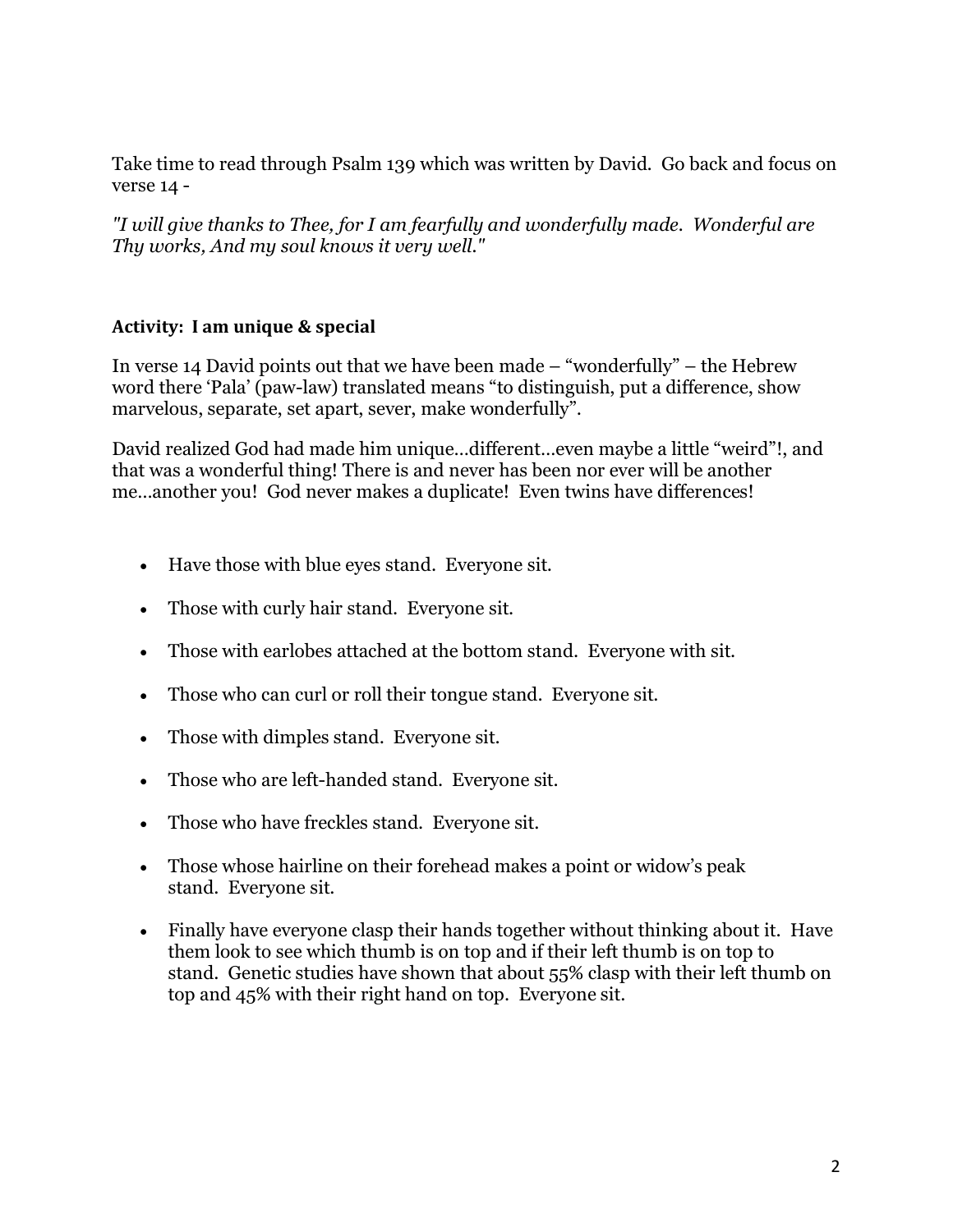The point is that God has created us to inherit different genes. No two people have the exact same DNA! We are created to be different…unique…which is INCREDIBLE – unbelievable and wonderful!

Each shepherd that night was uniquely different and special. God wanted them to know that they mattered! Just the same, the Christmas story is for each of us. God wants us to know...we matter to Him so much that He sent His only begotten Son, that whoever would believe in Him would not perish but have eternal life! (John 3:16)

### **Back to the Christmas Story**

Count how many times "you" is spoken by the angel. God wanted to assure the shepherds that this good news, this Savior, this sign was for them. The Messiah wasn't just for kings and those well off; He wasn't just for a certain age or sex. Jesus came for ALL including those considered to be "less".

*"And so the angel said to them, "Do not be afraid; for behold, I bring you good news of great joy which will be for all the people; for today in the city of David there has been born for you a Savior, who is Christ the Lord. And this will be a sign for you: you will find a baby wrapped in cloths and lying in a manger." And suddenly there appeared with the angel a multitude of the heavenly army of angels praising God and saying,*

*"Glory to God in the highest,*

*And on earth peace among people with whom He is pleased."*

Luke 2:10-14

One of my favorite names of God is El Roi - "God Who Sees". God sees each of us and loves us just the way we are...stinky and all! Yet God also loves us too much to leave us that way. Through Jesus He offers cleansing and forgiveness.  $(1$  John 1:9)

Jesus was born in a manger with dirty animals to show or demonstrate He would be available to everyone with our dirt and all.

Think about those around you that others may look down upon, or you yourself may feel rejected by others like the shepherds. Each of us matter to God; God loves us in spite of us not loving Him. That's the whole point of the Christmas story -

*"But God showed his great love for us by sending Christ to die for us while we were still sinners."* Romans 5:8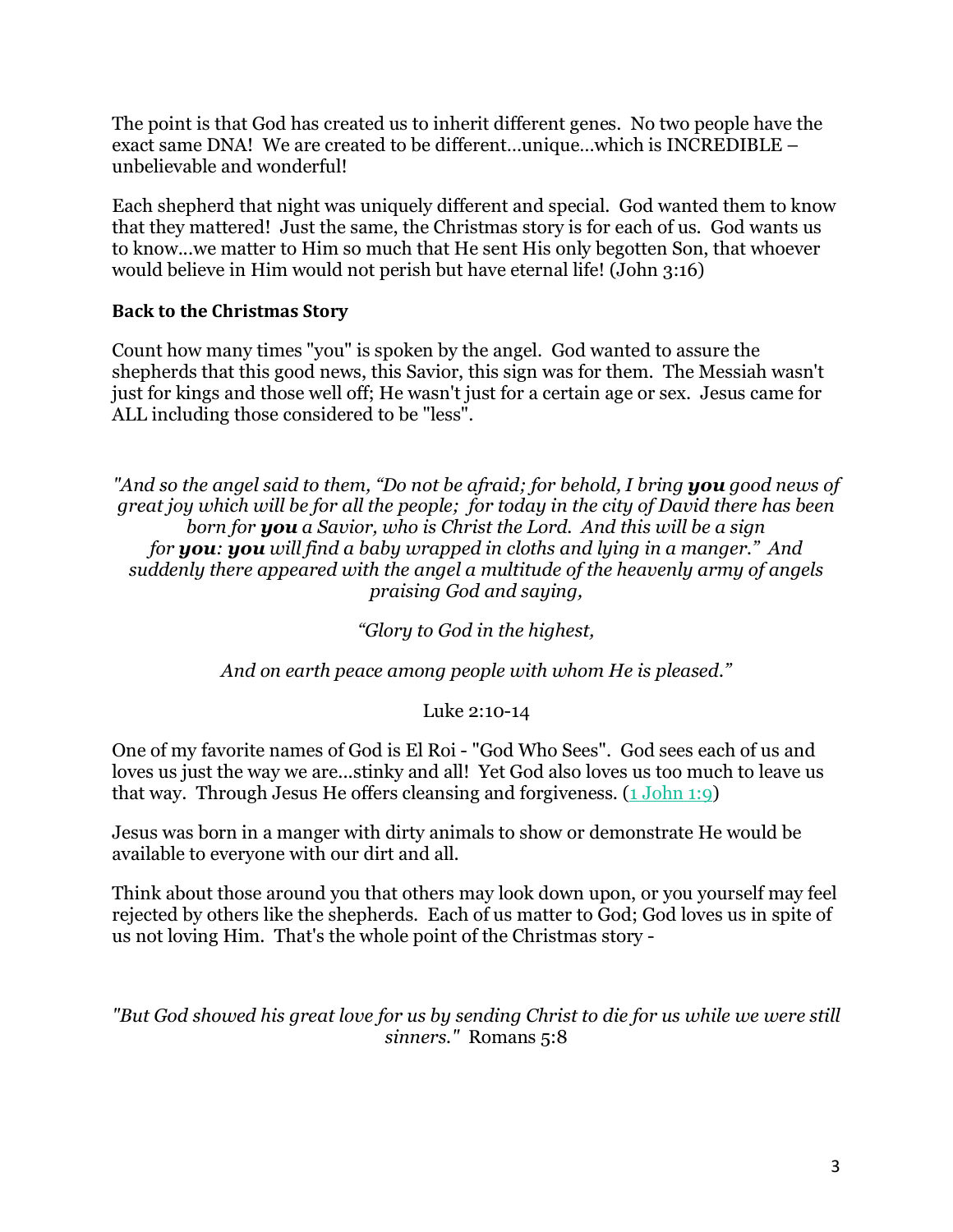# **The Shepherds Obeyed & Shared - Luke 2:15-20**

The shepherds were some of the first in the Christmas story entrusted with the Good News that the Savior was born. After the angel told them about Jesus, their reaction was to go! They listened and believed. Their belief moved them to act...that's called faith! They went to Bethlehem. They went to seek the Savior! That's exactly what God's desire is for each of us - to seek Him and believe in faith - to trust Him and obey.

**Wonder:** What if the shepherds had heard, but didn't go. What if they were too afraid or too busy with their sheep? They would have missed God's gift for them. They had to go and seek to find Jesus.

Most of us know John 3:16 we looked at earlier, but if we keep reading we find that this gift of eternal life is not automatic. The shepherds were not supernaturally transported to where Jesus was. They had to choose to follow the angel's directions and act on what they heard.

John 3:18 goes on to say - *"The one who believes in Him is not judged; the one who does not believe has been judged already, because he has not believed in the name of the only Son of God."*

The shepherds had a choice, to believe and obey or stay where they were out in the cold away from God's presence. We have that same choice, but we must choose God; He will never force Himself into our life. We see in the Christmas story, God made the way. It is up to us to believe and receive His gift.

*"For by grace you have been saved through faith; and this is not of yourselves, it is the gift of God; not a result of works, so that no one may boast. For we are His workmanship, created in Christ Jesus for good works, which God prepared beforehand so that we would walk in them."*

Ephesians 2:8-10

# **The Good Shepherd**

Jesus changed what people thought of shepherds. He called Himself - The Good Shepherd.

Jesus wants to be our Savior…our Shepherd.

*"I am the good shepherd; the good shepherd lays down His life for the sheep."* John 10:11

This verse says a good shepherd lays down his life, he cares for the sheep, he protects the sheep, he gathers the sheep, he leads the sheep, he knows his own sheep. Think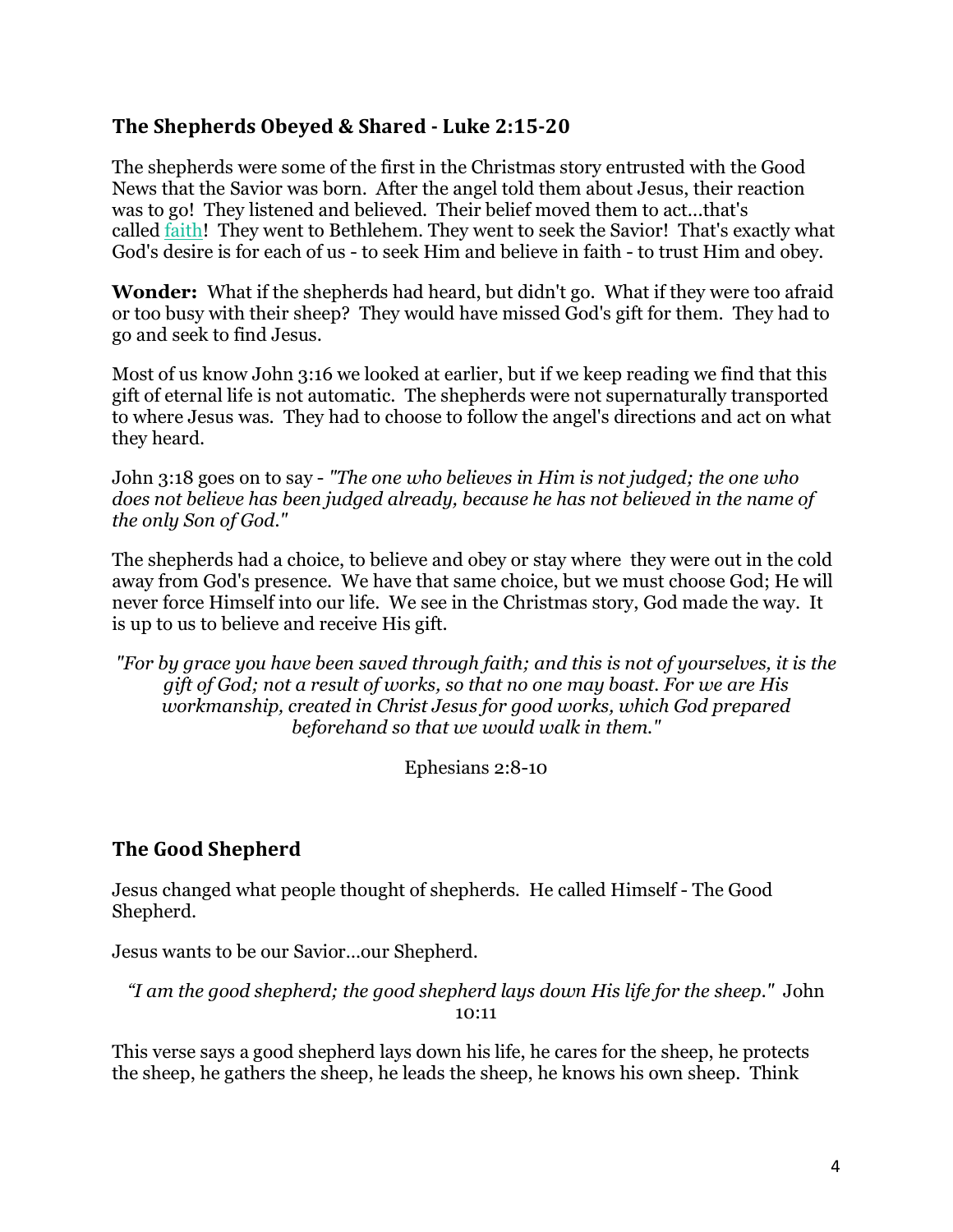about the many ways God has cared for you today. Make a list of just a few; pray and take time to thank God for each.

God knows everything about each of us and still cares and loves us. He is our protector. The question is – do we know Him? Jesus says "My own know Me." If you don't know Jesus, you can! You do not have to be a lost sheep wandering all by yourself. The Good Shepherd has come searching for you to make you His own.

Let's be like the shepherds from that first Christmas night and share the Good News that Jesus, the Son of God, has come to save and give life. Hope is found in Him!

Keep your eyes open during this Christmas season for shepherds and let them remind you Jesus came for you and everyone regardless of their social status, past, age, etc.; also be reminded how much the Good Shepherd loves you!

This news, this privilege, also gave the shepherds boldness to share! May we each be bold to share the wonder of the Christmas story with those around us this holiday season and throughout the year. Hope is found in Jesus alone!

# Christmas Story - Interactive Options

## **Children**

A few additional Christmas Story fun activities for children include:

- Shepherd Spotting Around where we live, we don't see real shepherds, but at Christmas there are a multitude everywhere in holiday decorations depicting the Christmas story. Have everyone in the class or family become shepherd spotters and keep a list for the week of all the places they "spot" a shepherd. Remind them to remember that Jesus wants to be our Good Shepherd and how much He loves us.
- Follow My Voice Version 1 This is best played in an open area. Have a blindfold for all but two people. The blindfolded "sheep" begin behind a boundary together. One of the other two people represents Jesus and will be trying to get the sheep to follow their voice to the goal. The other represents the world or Satan and will be trying to mimic the other person's voice and get the sheep to follow them. The winner is the first person to follow the "Good Shepherd's" voice to safety.

Version 2 - If you have small space use this option. Give every blindfolded sheep a cotton ball. The instructions are given by the Good Shepherd for sticking it to a target while the others shout out the wrong directions trying to distract and lead the blindfolded sheep away from the target.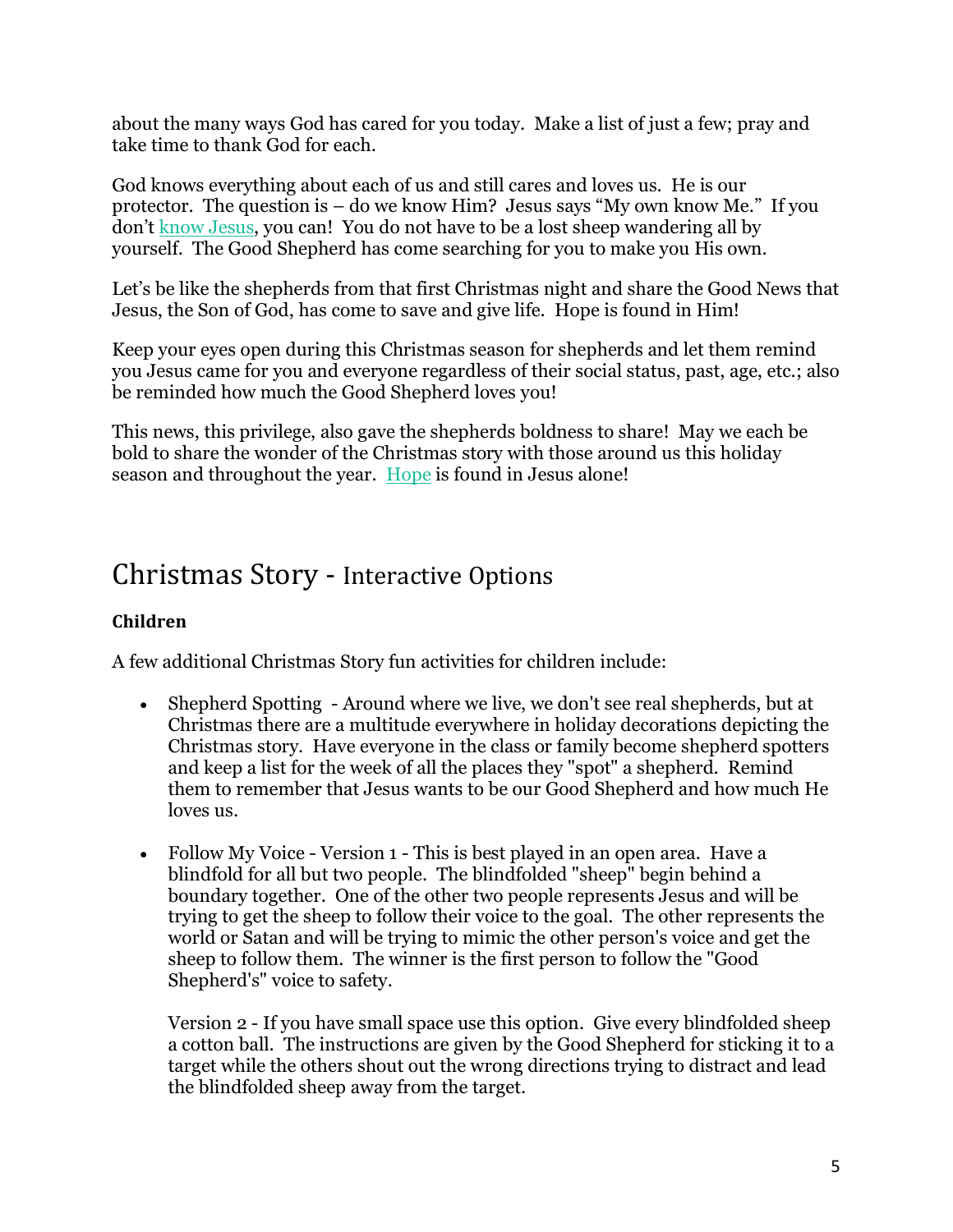- Soft Prayers Take time in the Bible lesson to also discuss how we use the soft wool from sheep. Their wool is used to make many things in many places. Give each person several cotton balls. Have them pray for others as they stick the cotton balls to an outline of a sheep reminding them that our prayers can go many places to help others as God uses them to touch other peoples' lives.
- Sheep Tag This is played like a regular game of touch tag with the Good Shepherd as base and the tagger as a predator. You may have more than one tagger. The sheep must run from a designated area (out in the field grazing) and try to reach the Good Shepherd who lets them into the safety of the fold before being tagged.
- Graham Cracker Sheep Snack What you need: graham crackers ( $\frac{1}{2}$  each child), mini marshmallows, white icing, chocolate melts or Hershey kisses, and little edible eyes. Spread icing on the square of graham cracker. Have them stick the chocolate in the middle of one edge of the square for the sheep's face and mini marshmallows over the rest. Stick eyes on the chocolate and EAT! :) If you don't have the chocolates or edible eyes, you could use chocolate icing to make a face and then the white icing for eyes.
- Shepherd's Staff Craft Give each child a pipe cleaner and several beads with holes in the middle. Have them load the pipe cleaner with beads wrapping ends around the last beads to lock in place and then bend like a shepherd's staff. Talk about all the ways a shepherd uses his staff - to protect sheep by fighting off predators, to gently lead sheep, to rescue sheep that may have fallen over a ledge. Jesus wants to protect, lead and rescue us as our Good Shepherd! He laid down His life for us.

## **Youth**

• Word Creations - Create an acrostic poem from the word Shepherd or Sheep. Each line must begin with the corresponding letter.

Another Christmas story word game option is to see how many words they can create using only the letters in shepherd. Give a 2-3 minute time limit and watch them go!

- Christmas Story Seek & Find This game is known as "Sardines"; it is like hide and seek, but only one person hides and the rest search for them. When someone finds the hidden person, they stay with them hiding as others continue seeking. Relate this to how Jesus desires for us to seek and find Him every day of our life. We are to stay with Him...abide with Him.
- Sheep Fondue Have marshmallows and small bowls or cups with melted chocolate. Do not give them skewers though; they must use their hands to